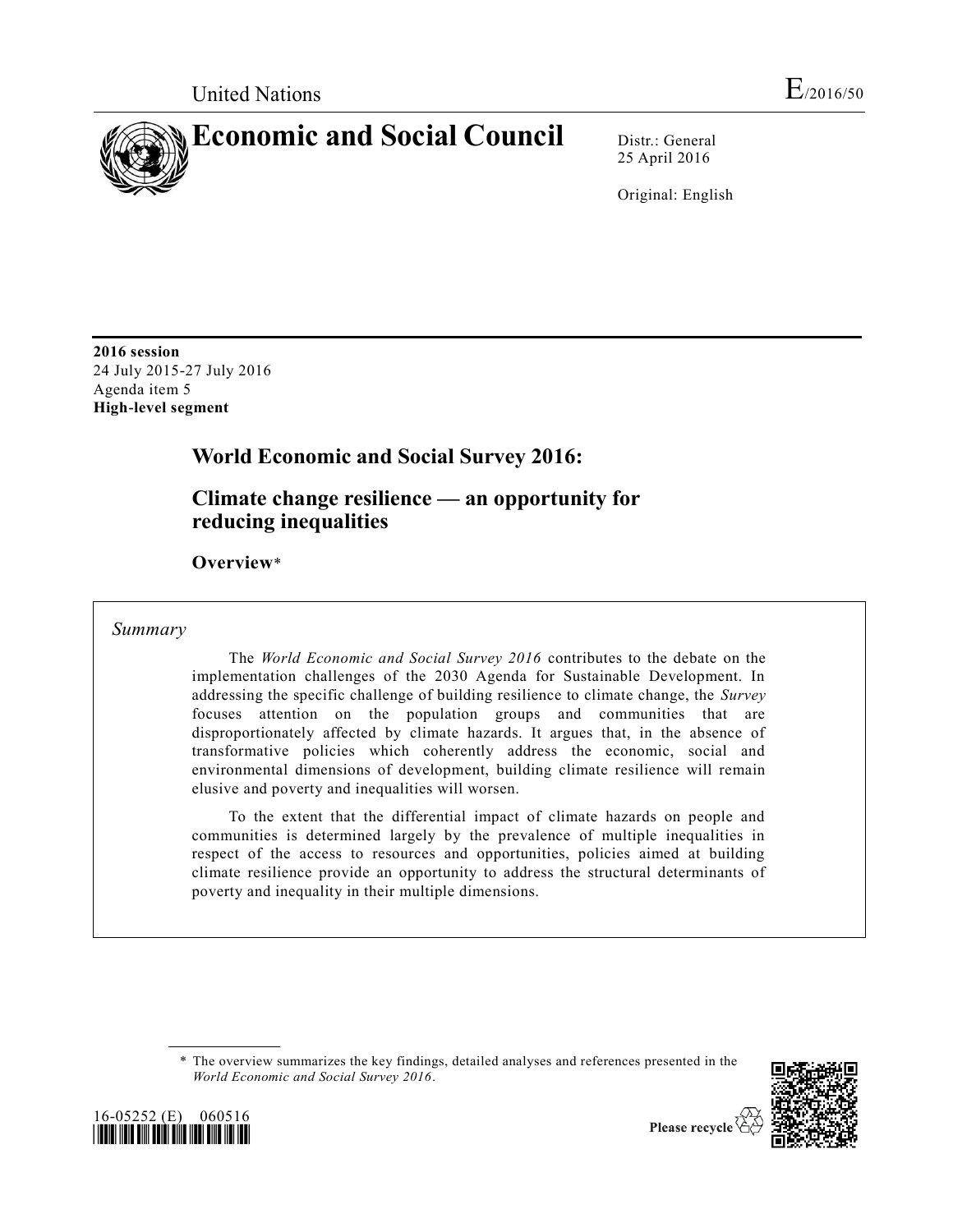## **I. Climate change and inequalities and the 2030 Agenda for Sustainable Development**

In 2015, the international community took significant steps towards poverty eradication, environmental sustainability and equity, all indispensable requirements for sustainable development. By its resolution 69/313 of 27 July 2015, the General Assembly endorsed the Addis Ababa Action Agenda of the Third International Conference on Financing for Development. The Addis Ababa Action Agenda sets out the global framework for mobilizing resources and facilitating policy implementation for sustainable development.

By its resolution 70/1 of 25 September 2015, the General Assembly adopted the 2030 Agenda for Sustainable Development, including the Sustainable Development Goals. The 2030 Agenda for Sustainable Development, which calls for universal action directed towards poverty eradication, environmental sustainability and social equity, is a plan of action that recognizes the interlinkages across the economic, social and environmental dimensions of development.

At its twenty-first session, held in Paris from 30 November to 13 December 2015, the Conference of the Parties to the United Nations Framework Convention on Climate Change adopted the Paris Agreement,<sup>1</sup> which set out, the quantitative commitments of the 196 States parties to the Convention to reducing greenhouse gas emissions, the major driver of climate change, and to support adaptation efforts.

In its resolution 69/283 of 3 June 2015, the General Assembly endorsed the Sendai Framework for Disaster Risk Deduction 2015-2030 adopted by the Third United Nations World Conference on Disaster Risk Reduction, held in Sendai City, Japan, from 14 to 18 March 2015. The Sendai Framework recognizes the primary responsibility of Governments for reducing disaster risk and the loss of lives and livelihoods.

These historic agreements are part of a global consensus on addressing the inextricable links between the human development and environmental agendas. They signal universal acknowledgement — from both developed and developing countries — of the need for an integrated and coherent approach to tackling global challenges, including consistent adaptation to climate change. Recognition of the urgency of moving towards a sustainable development pathway comes at a time when "(w)arming of the climate is unequivocal" ... increasing the likelihood of severe, pervasive and irreversible impacts for people and ecosystems".<sup>2</sup>

The *World Economic and Social Survey 2016: Climate Change Resilience — An Opportunity for Reducing Inequalities* will contribute to the identification of the challenges involved in the implementation of an agenda for sustainable development, with a specific focus on the impact of climate hazards on people 's lives and their livelihoods.

<sup>&</sup>lt;sup>1</sup> [FCCC/CP/2015/10/Add.1,](http://undocs.org/FCCC/CP/2015/10/Add.1) decision 1/CP.21, annex.

<sup>&</sup>lt;sup>2</sup> Intergovernmental Panel on Climate Change, "Climate change 2014: synthesis report  $$ summary for policymakers" (2014), pp. 2 and 8.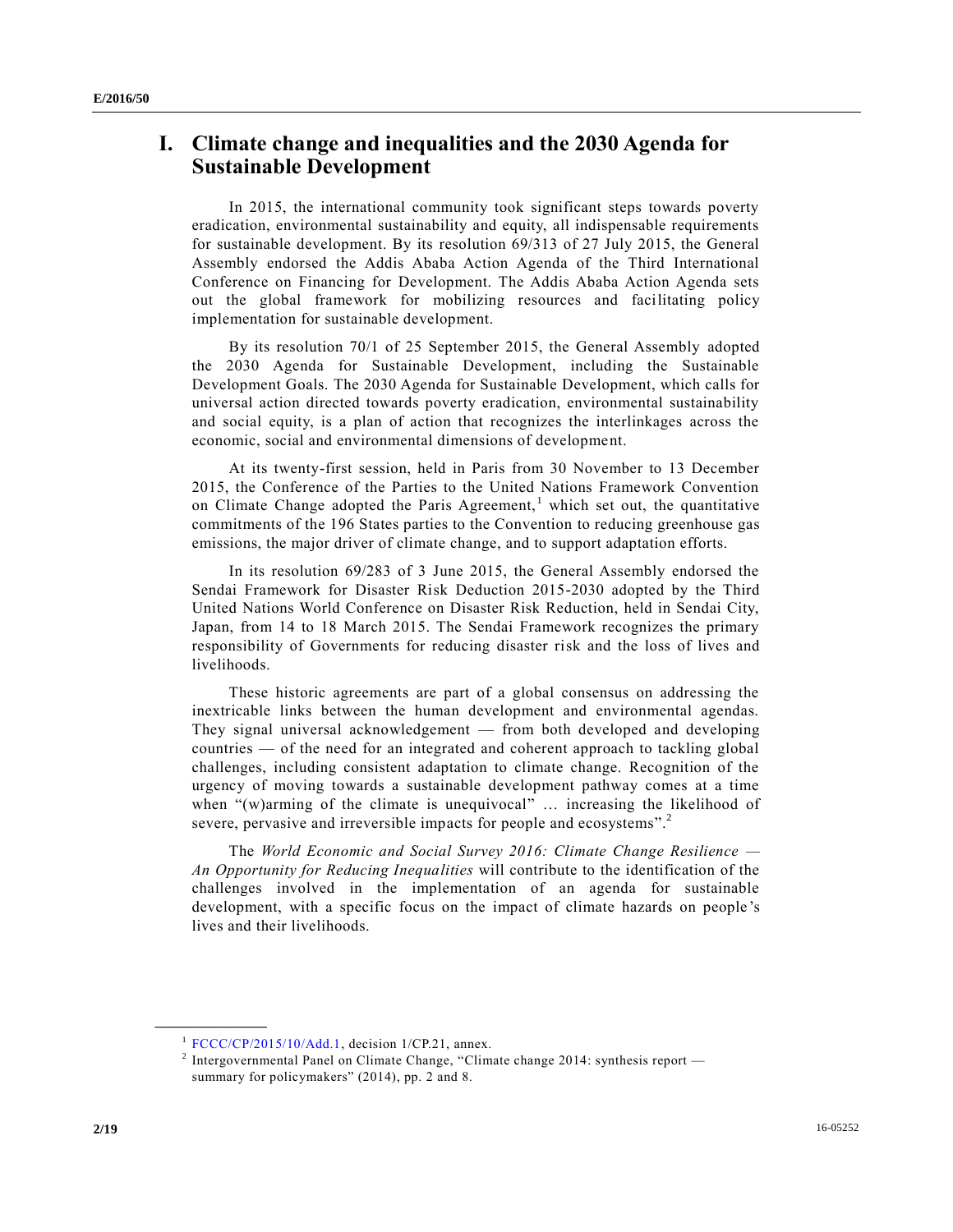### **II. The need for building inclusive resilience**

Climate change has increased the frequency, intensity, spatial extent, duration and timing of extreme weather and climate events, which can result in unprecedented climate hazards.<sup>3</sup> Those hazards are understood as entailing the potential occurrence of a climate-induced physical event that may cause loss of life, injury or other health impacts, as well as damage and loss to property, infrastructure, livelihoods, service provision and environmental resources.<sup>4</sup> In focusing attention on the population groups and communities that experience disproportionate vulnerability to climate hazards, the *Survey* argues that, in the absence of policies designed to build climate resilience, poverty and inequalities will be exacerbated.<sup>5</sup>

Thus, structural inequalities (in assets, opportunities, and voice and political participation, and as perpetuated through the norms that foster discrimination) do matter when the impacts of climate hazards on people and communities are being examined.

Focusing attention on the challenge of adaptation to climate change cannot be postponed. Efforts towards achieving mitigation are of great importance and in this regard, there exists a global process for addressing the imperative of reducing greenhouse gas emissions. Recent data suggest, however, that there has already been an increase in global average temperature of 0.85° Celsius above pre-industrial levels and that the world will continue to experience warming even if greenhouse gas emissions are immediately brought to a complete halt. Thus, the consequences of the warming of the planet will continue to challenge the capacity of countries to build resilience and prevent devastating climate-related impacts on people and ecosystems.

Adaptation has received less attention relative to mitigation in the discussions centred around climate change, and, for a number of reasons, it is only recently that

<sup>3</sup> IPCC, *Managing the Risk of Extreme Events and Disasters to Advance Climate Change Adaptation: Special Report of the Intergovernmental Panel on Climate Change* , Christopher B. Field and others, eds. (Cambridge, United Kingdom, Cambridge University Press, 2012), p. 7.

<sup>&</sup>lt;sup>4</sup> Climate change, as defined by IPCC, refers to a change in the state of the climate that can be identified (e.g., by using statistical tests) by changes in the mean and/or the variability of its properties, and that persists for an extended period, typically decades or longer. Climate change may be due to natural internal processes or external forcings such as modulations of the solar cycles, volcanic eruptions and persistent anthropogenic changes in the composition of the atmosphere or in land use. The United Nations Framework Convention on Climate Change makes a distinction between climate change attributable to human activities that alter the composition of the atmosphere, and climate variability attributable to natural causes. For the purpose of this *Survey*, the focus of attention is on climate hazards as the manifestation of potentially damaging impacts from climate-induced events, regardless of their origin.

<sup>5</sup> This is consistent with one of the main conclusions of IPCC, as presented in the rep ort *Climate Change 2014*, namely, that "(c)limate-resilient development pathways will have only marginal effects on poverty reduction, unless structural inequalities are addressed". While underlining the importance of structural inequalities and their association with climate change, the report concludes that they remain insufficiently researched. See L. Olsson and others, "Livelihoods and poverty", in *Climate Change 2014: Impacts, Adaptation and Vulnerability, Part A, Global and Sectoral Aspects — Working Group II Contribution to the Fifth Assessment Report of the Intergovernmental Panel on Climate Change*, Christopher B. Field and others, eds. (Cambridge, United Kingdom, Cambridge University Press, 2014), pp. 797 and 819).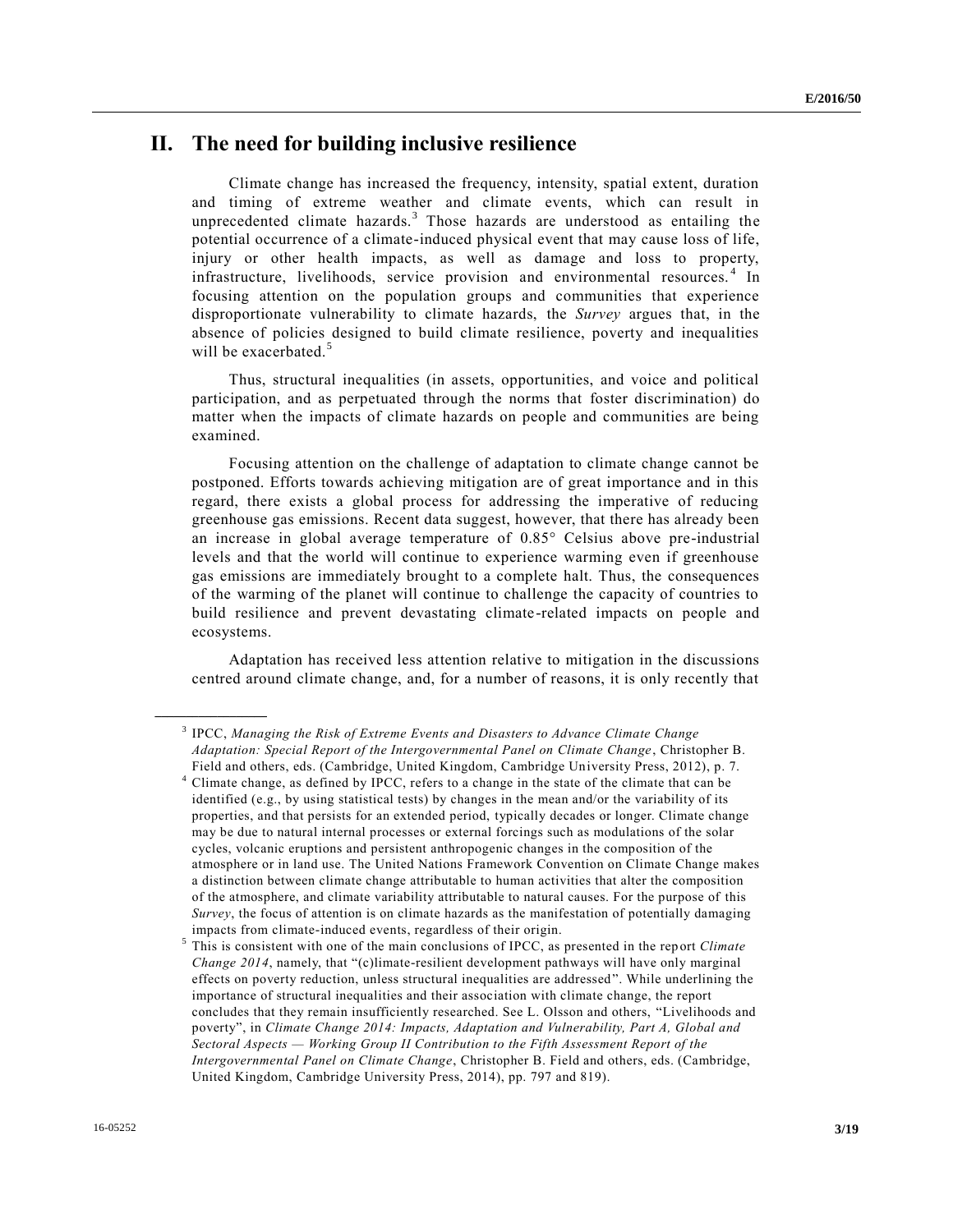efforts towards adaptation have been incorporated in the global policy discourse. For one thing, to be achieved at socially desirable levels adaptation, as a public good, requires explicit public interventions. Second, there is no clear-cut metric for assessing adaptation impacts. Unlike mitigation, which is associated with a clearly defined metric, namely, tons of greenhouse gas emissions, assessing adaptation efforts require a larger number of indicators closely related to wider development efforts. Third, adaptation, being complex, is difficult to address, as it requires actions along the economic, social and environmental dimensions of development which depend on the specific context of each country.

The difficulty of integrating climate change adaptation into development policymaking is further complicated by the uncertainties associated with climate change scenarios and their impacts, the constraints on the availability of data, and the challenge of making policy choices in the present with a view to addressing uncertain impacts in the future. It is precisely the building of interlinkages across the economic, social and environmental dimensions of development that is one of the greatest challenges to the implementation of the 2030 Agenda for Sustainable Development. The relationship between the economic and social dimensions of development is better understood, owing to the extensive body of research thereon and the experience of countries in the last decades. There is much less experience and policy guidance with respect to the integration of the various aspects of the environment into development policy. The *World Economic and Social Survey 2016* aims at contributing to the debate in this regard.

### **III. The impact of climate hazards**

In the United Nations Framework Convention on Climate Change,<sup>6</sup> climate change is defined as "a change in climate which is attributed directly or indirectly to human activity that alters the composition of the global atmosphere and which is in addition to natural climate variability observed over comparable time periods " (article 1, definition 2). Climate change takes place over a period of decades and centuries: what people experience is climate variability and climate extremes.<sup>7</sup> There is consensus in the scientific community that climate change is increasing the likelihood of extreme temperatures as well as the intensity and frequency o f climate extremes. Countries are being challenged to take effective actions to build climate

<sup>6</sup> United Nations, *Treaty Series*, vol. 1771, vol. 30822.

<sup>&</sup>lt;sup>7</sup> "Climate variability refers to variations in the mean state ... of the climate" and "(v)ariability may be due to natural internal processes … or to variations in natural or anthropogenic external forcing". A climate extreme (an extreme weather or climate event) is "the occurrence of a value of a weather or climate variable above (or below) a threshold value near the upper (or lower) ends of the range of observed values of the variable" and "(f)or simplicity, both extreme weather events and extreme climate events are referred to collectively as 'climate extremes'". See IPCC, Glossary of terms used in the Special Report on Managing the Risks of Extreme Events and Disasters in Advance Climate Change Adaptation (SREX) (2012). Available at [http://www.ipcc.ch/publications\\_and\\_data/publications\\_and\\_data\\_glossary.shtml](http://www.ipcc.ch/publications_and_data/publications_and_data_glossary.shtml) .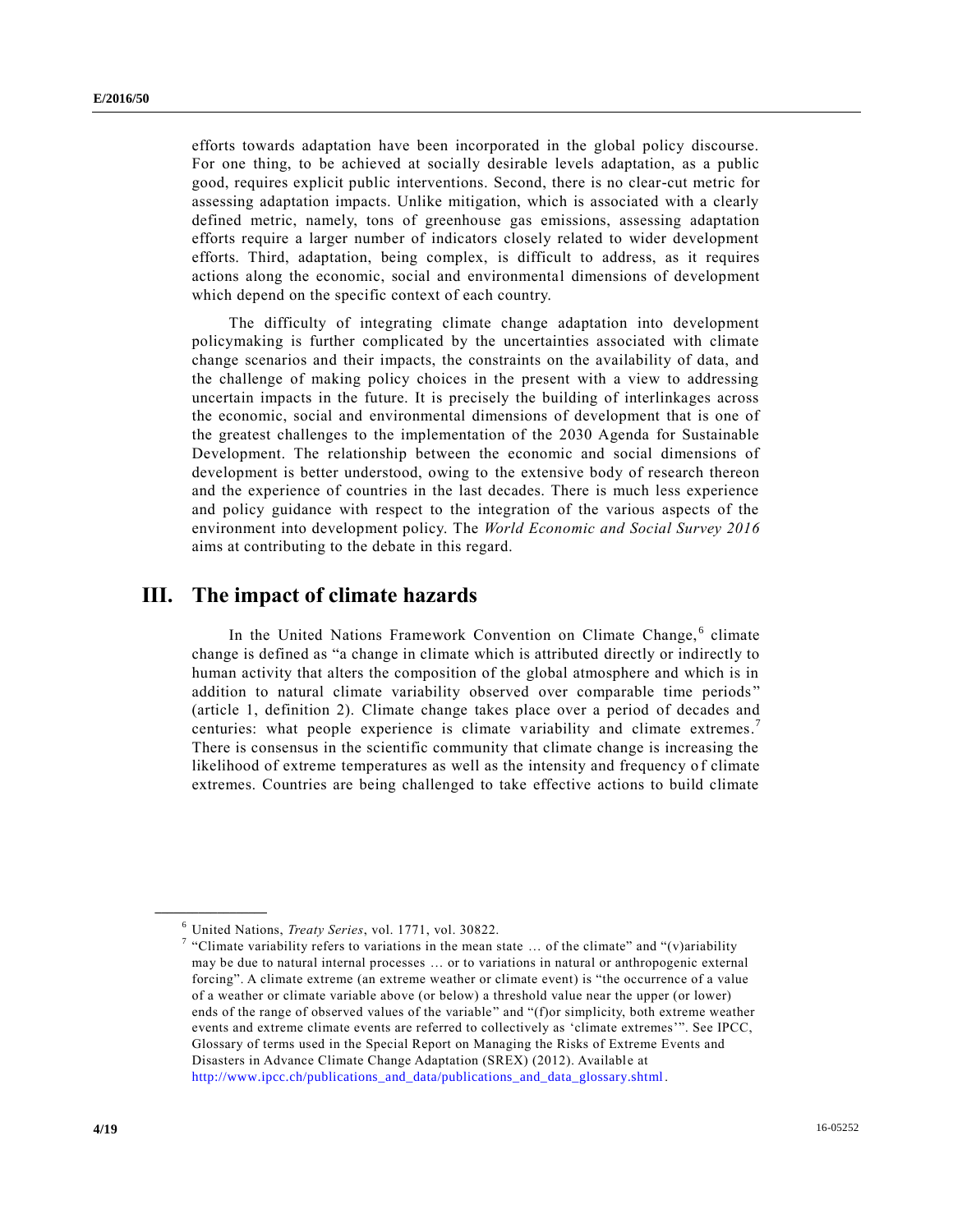resilience and decrease the risks associated with climate hazards<sup>8</sup> as part of broader strategies for sustainable development.

For the twenty-first century, all scenarios predict slow-onset changes in the form of higher surface and ocean temperature, ocean acidification and a global rise of sea level. The scenarios also predict increased frequency or intensity of climate extremes, including heatwaves and precipitation extremes. If ignored, these manifestations of climate change are likely to increase poverty incidence by slowing down economic growth; exacerbate food insecurity, health problems and heat stress; and result in surface-water scarcity and increased exposure to storms and precipitation extremes, coastal flooding, landslides, air pollution and droughts. They may also induce displacement of people and involuntary migration.

The effects of climate change on the human and natural systems will be felt unevenly across countries, in relation, inter alia, to the level of income. Climate hazards hit low-income countries hardest (see figure). Within nations, particularly when large inequality exists, climate hazards have disproportionate impacts on poor and vulnerable groups; when ignored, climate hazards further exacerbate inequalities.



**Economic losses from weather-related disasters in high-income, upper-middleincome, lower-middle-income and low-income countries, 1995-2015**

*Source*: Centre for Research on the Epidemiology of Disasters (CRED) (2015).

 $8$  In the city climate hazard taxonomy developed by the C40 Cities Climate Leadership Group, climate hazards are classified on the basis of five groups of events: (a) meteorological: shortterm or small-scale weather conditions; (b) climatological: long-term or large-scale atmospheric processes; (c) hydrological: mass movement of water or a change in the chemical composition of water bodies; (d) geophysical: originating from mass movement of solid earth; and (e) biological: a change in the way living organisms grow and thrive, which may lead to contamination and/or disease (see [http://www.c40.org/\)](http://www.c40.org/).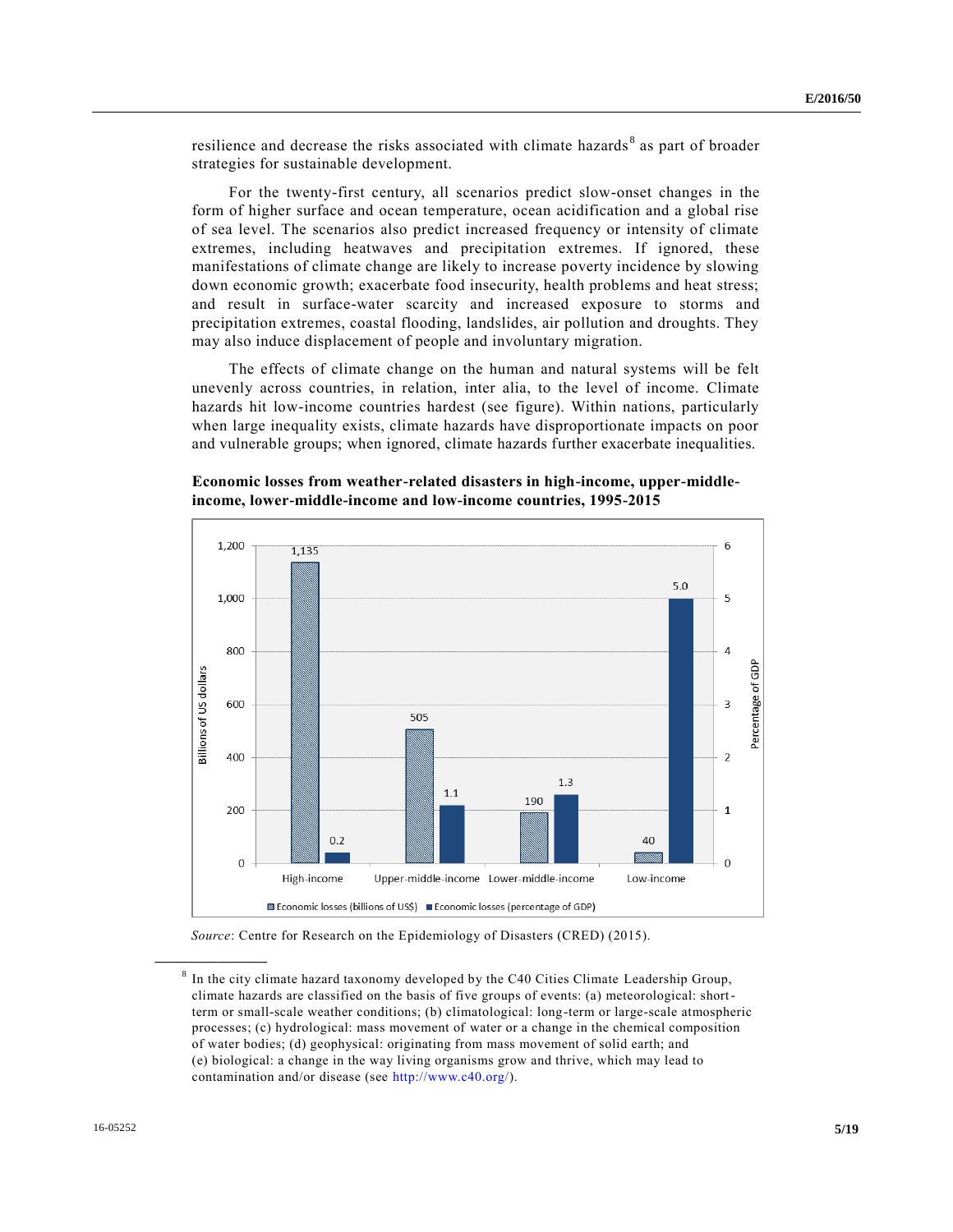The degree of vulnerability and exposure of people and communities to climate hazards, coupled with their magnitude and frequency, determines the level of risk. Exposure refers to the presence of people, ecosystems and species, and economic, social and cultural assets in places that could be adversely affected. Vulnerability refers to the propensity or predisposition to be adversely affected by climate hazards. Vulnerable population groups possess fewer resources for coping with and recovering from the damage inflicted by a climate hazard.

Vulnerability and exposure to climate hazards are closely linked to existing inequalities. Large differences in wealth and income, characteristics of the area of residence and quality of housing, and lack of access to basic public services and infrastructure, among many other factors, are manifestations of structural inequalities which leave large population groups disproportionately exposed and vulnerable to climate hazards. Persistent inequalities create the conditions for deeper poverty traps and further worsen inequalities in their multiple dimensions.

### **Link between inequalities and exposure to the risk of climate hazards**

There is a vast literature that documents the specific ways in which structural inequalities increase the exposure of vulnerable groups to climate hazards. Families living in poverty systematically occupy the least desirable land — and the land most susceptible to damage from climate hazards. This geographical (or locational) disadvantage is a major factor defining their exposure to the impact of climate hazards. Climate change has the potential to worsen their situation and thereby worsen pre-existent inequalities.

Eleven per cent of the population in developing regions were living in a "lowelevation coastal zone" in 2000. Many of them were poor and compelled to live in floodplains because they lacked the resources to live in safer areas. For example, there is evidence in Myanmar that economic and administrative restrictions led to the concentration of large numbers of people living in poverty in the Irawaddy Delta, when the area was hit by Cyclone Nargis in 2008. People living in poverty in Bangladesh are concentrated along riverbanks, which are subject to frequent flooding. In many countries, including countries in South and East Asia and Latin America and the Caribbean, many people have no other option than to erect their dwellings on the precarious slopes of hills, thereby exposing themselves to mudslides, which are becoming more frequent owing to increased climate variability and extremes.

There is also a larger concentration of poor and marginalized groups in arid, semi-arid and dry sub-humid aridity zones which cover about 40 per cent of the Earth's land surface. About 29 per cent of the world's population live in those areas and are facing additional challenges owing to climate change.

Different forms of inequality render some groups of people more vulnerable than others to damage from climate hazards. For example: (a) among people living in the same flood plain, those living in houses constructed of flimsy materials are more susceptible to damage from floods than those in houses made of sturdy materials; (b) in hot, arid areas, people with air conditioning are less susceptible to the damaging of their health than those who cannot afford air conditioning; (c) the poorest farmers in Uganda lose greater shares of income from reduced rainfall than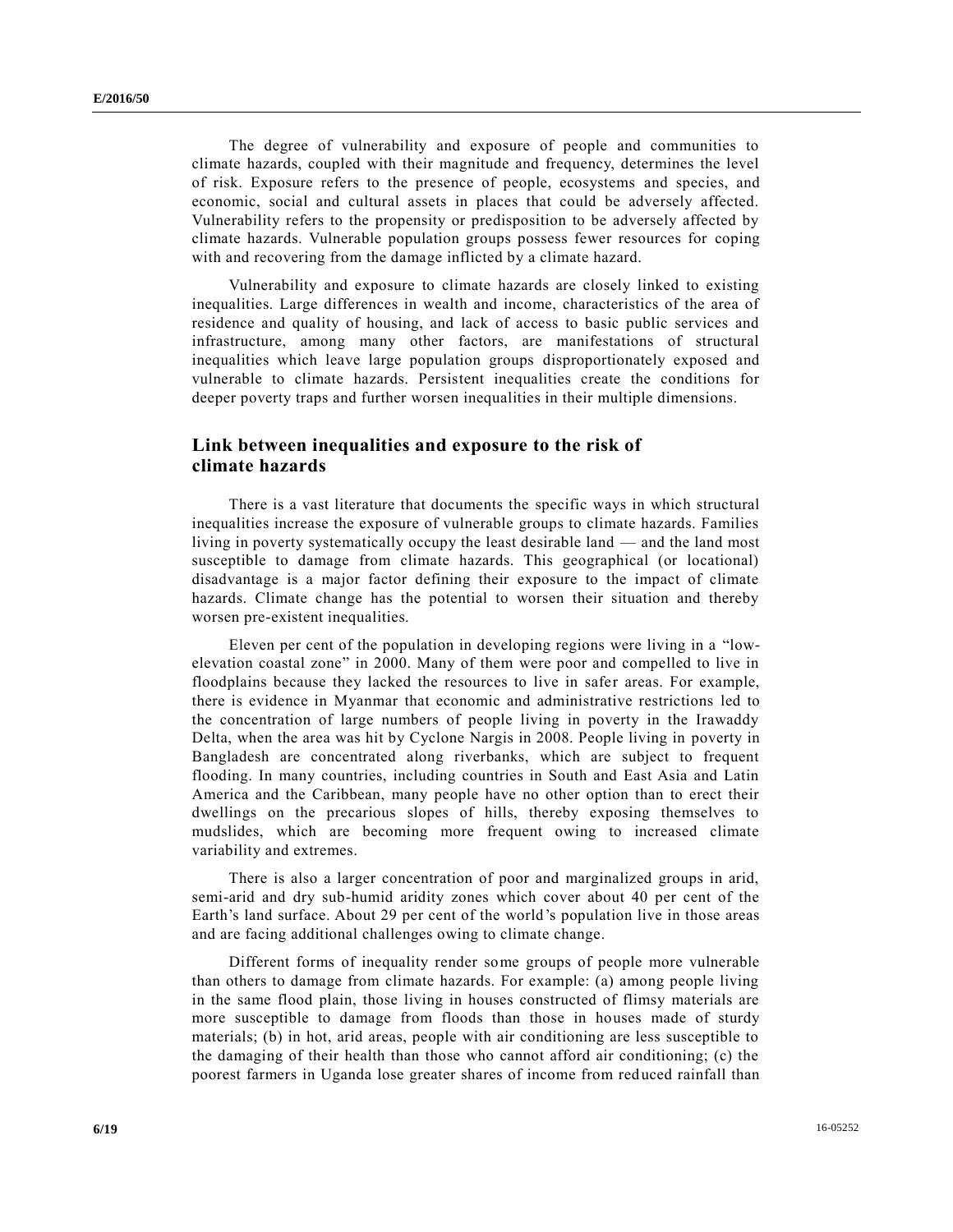the average farmer because of their limited options for changing crop patterns, their limited ability to apply water saving technology and their limited access to agricultural extension services and water storage sources; and (d) as the homes of poorer families in Mumbai, India, require repeated repairs to secure them against flood damage, the cumulative cost of those repairs consumes a proportion of their income that is often greater than the corresponding proportion among the rich.

The degree of vulnerability of people to climate hazards often depends on their livelihood, gender, age, ethnicity and race. Household surveys and village focus group studies conducted across nine countries in Africa have found that women are more susceptible to the impacts of climate change than men, owing, inter alia, to restrictions faced by women with respect to control of land, less secure land tenure, and reduced access to common property resources and to public services.<sup>9</sup> People with low income, poor housing, restricted access to water and sanitation infrastructure and limited access to quality health services are at higher risk for the diseases spread by many climate hazards.

The experience of Bangladesh shows how structural inequalities force poor people to live in more flood-, cyclone- and mudslide-prone areas, and cause them to suffer disproportionately when those climate hazards actually emerge. The experience of the Sahel region in Africa, where, typically, severe water scarcity is a problem, shows how people who have fewer assets, are in poor health and lack formal education, and those experiencing political marginalization, suffer from greater exposure and vulnerability to droughts and have fewer means of coping and recovering. In New Orleans, the experience of Hurricane Katrina shows how multiple inequalities (defined by income, race, education and other socioeconomic characteristics) increased the exposure and vulnerability of people, predominantly low-income African Americans, to hurricanes. It proved more difficult for the members of this specific population group to cope and recover during and after the hurricane.

Vulnerable groups also find themselves with more limited coping and recovery options. Usually, they have only limited access to insurance, including microinsurance. Similarly, in the absence of health insurance, they often have to sell assets to deal with unavoidable health-related expenses. Lack of voice and representation restricts their access to public resources and policies which could help them adapt to climate change and recover from the impact of climate hazards.

The evidence presented here points to the importance of addressing the structural inequalities that leave people and communities more exposed and vulnerable to climate hazards. Policies designed to build climate resilience must address not only the risks related to climate per se, but also the socioeconomic and political factors that perpetuate inequalities and thereby exacerbate risk.

### **IV. Climate assessments with a focus on inequalities**

Climate-resilient development is a complex objective. It requires not only good information systems which provide the data and statistics necessary for

<sup>9</sup> Carlos Perez and others, "How resilient are farming households and communities to a changing climate in Africa? a gender-based perspective", *Global Environmental Change*, vol. 34 (September 2015), pp. 95-107.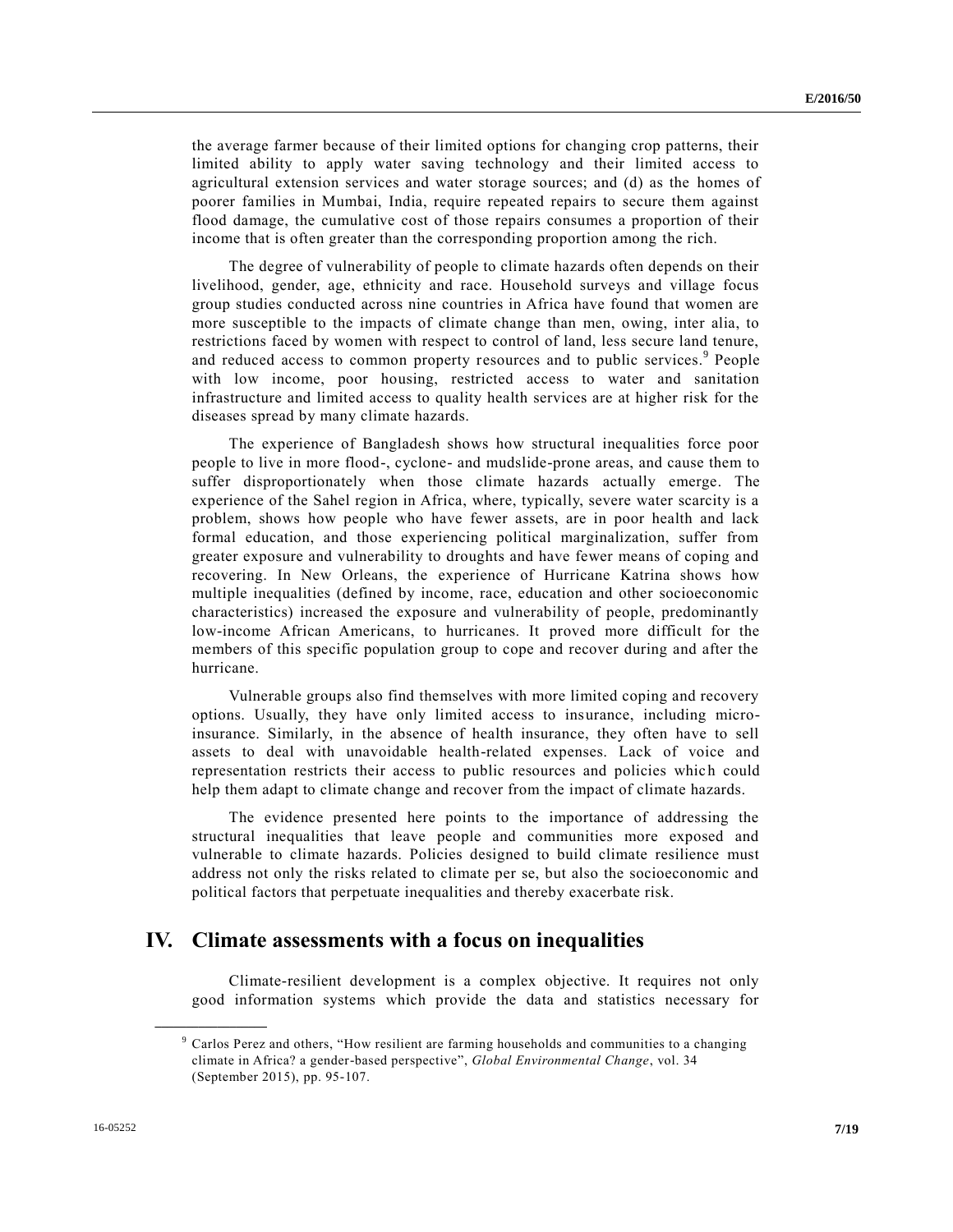identifying people at risk in their geographical contexts, but also integrated assessments to enable the understanding of the possible impacts of climate change on people and their livelihoods and good-quality analyses of policy options for addressing such impacts. Assessments supporting this process require scientific knowledge derived from disciplines across the natural and social sciences, as well as local knowledge. This is a challenge that requires more than the traditional expertise of the development community and scientists working within their own disciplines.

Natural and social scientists have adopted an integrated approach to climate impact assessments, through which they integrate a whole suite of models, covering the multiple interlinkages across the environmental, economic and social dimensions of development. Their purpose is to generate scenarios encompassing the potential impacts of climate projections, with and without the implementation of different policies. While some integrated assessments include estimates of local impacts, issues related to inequalities have not been systematically addressed.

Integrated climate assessments are particularly useful for achieving an understanding of the impact of climate hazards on vulnerable groups in developing countries, and the policy options for building resilience. The use of these methodologies has been seriously restricted, however, by a lack of technical expertise and basic statistical information, especially in developing countries.

There are three areas in which integrated climate impact assessments can make an important contribution to the debate centred on policy options for building climate resilience.

First, those assessments can help sharpen the focus on adaptation. Climate impact assessments have been used extensively in the negotiations and research on mitigation, but less extensively in the context of adaptation. Yet, integrated assessments can be extended to cover adaptation options in response to climate hazards.

Second, they can shed light on economy-wide impacts. Assessments of adaptation policies need to consider the economy-wide impacts of various options. A clear understanding of the economic feasibility of policies which includes avoidance of negative impacts on economic growth and fiscal sustainability is important for making informed decisions.

Third, climate impact assessments can sharpen the focus on inequalities. Even though inequalities exacerbate the vulnerability and exposure of disadvantaged groups to climate hazards, climate impact assessments performed to date have not incorporated equity considerations systematically. Assessments need to make better use of methodologies that help trace impacts on vulnerable groups.

#### **Livelihoods and climate-sensitive natural resources**

Integration of models representing natural resource systems is critical to understanding how changes in one resource may impact others, how natural resources can be allocated more efficiently for the purpose of adaptation, and how, ultimately, livelihoods are affected. For example, facing a loss of export competitiveness in the sugar industry, the Government of Mauritius considered offering policy support to the production of bioethanol to reduce energy imports while cutting greenhouse gas emissions from fossil fuels. Using a climate, land,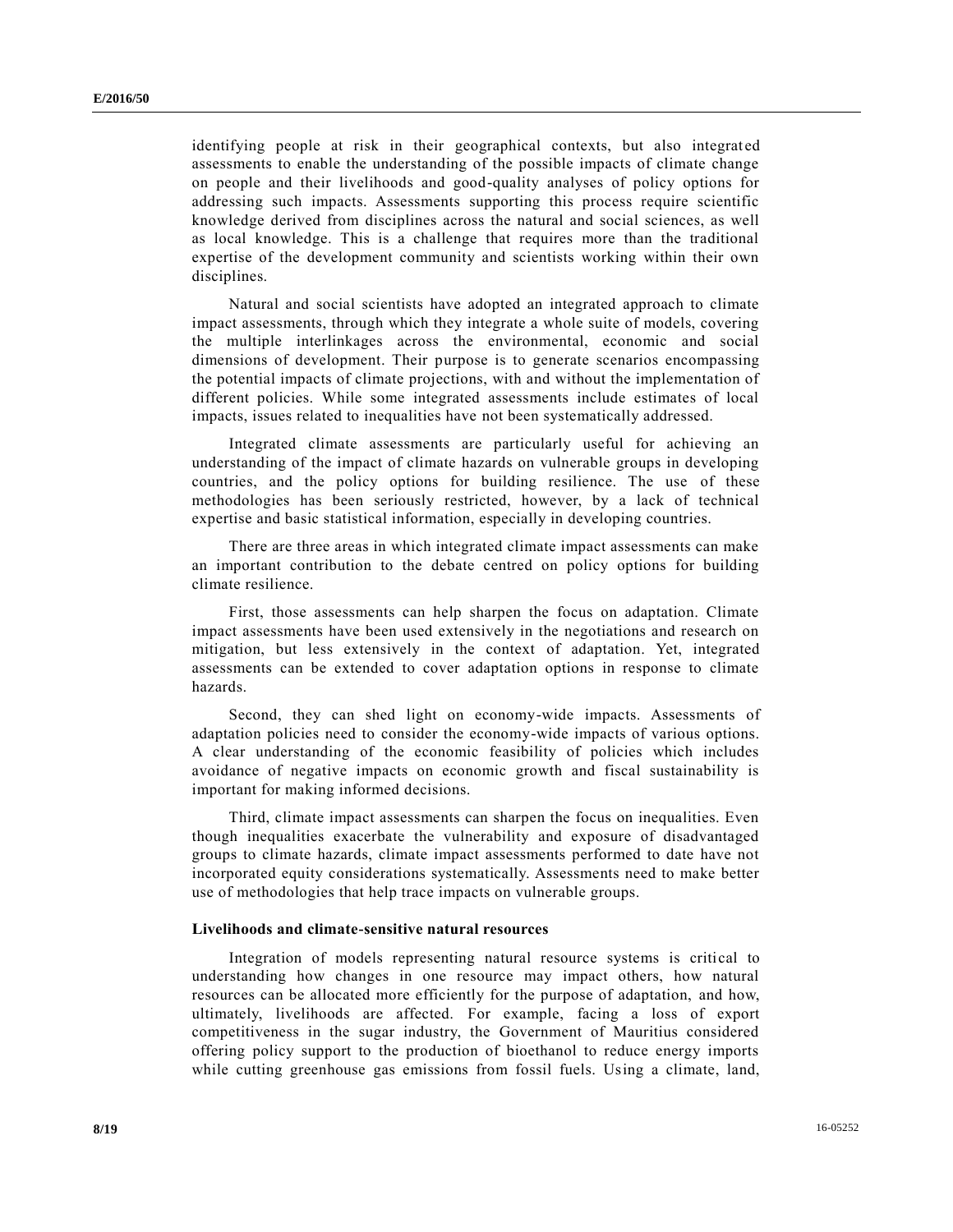energy and water systems (CLEWS) model, the Government assessed the impact of increasing the production of bioethanol. <sup>10</sup> The CLEWS analysis helped the Government understand the way in which climate-sensitive natural resources are affected and the policy options for adaptation in the face of possible trade -offs, including the potential impacts on people whose livelihoods depend on those resources.

While increased sugar cane production for bioethanol would demand greater use of water for irrigation, climate change scenarios point out that rainfall in Mauritius is likely to decline. Increasing demand for irrigated water could be met only through coal-fired power generation. Thus, the greenhouse gas-related benefits of the bioethanol policy would be eroded by increased emissions from the power sector.

This holistic approach to natural resource systems helps to clarify the way in which climate-sensitive natural resources are affected by a changing climate and the distributional impacts on people whose livelihoods depend on those resources.

#### **Income distribution in economy-wide assessments**

An economy-wide assessment helps to track the impact of climate hazards on natural resources and the subsequent consequences for socioeconomic conditions. A recent exercise conducted for the Plurinational State of Bolivia helps to illustrate this point. A simulation was run to examine the potential impact of two climaterelated shocks: (a) the decrease in labour productivity resulting from the poor health of workers caused by a climate hazard and (b) the destruction of public infrastructure. Under the simulations, households whose livelihoods relied on farming and labour income were disproportionately affected by the climate hazard. An increase in public investments in health and infrastructure helped offset these impacts but in some cases, financing the policies had negative consequences for economic growth and compromised the country's fiscal stance. This exercise illustrates the importance of exploring different options for financing climate resilience investments so as to minimize the potential negative impacts on economic growth and macroeconomic stability.

In a study conducted by the International Food Policy Research Institute, possible options were analysed for preventing a decrease in crop yields in the order of 10-30 per cent due to climate change. The study showed that such a decrease could be prevented if farmers were able to modify planting dates, switch to climateresilient crops or move to different agro-climatic zones. The study suggests an important role for policies designed to provide the enabling conditions needed to stimulate farmers' capacity to adapt. Such policies could entail public investments in infrastructure, fiscal incentives and support for the adoption of climate -resilient technology.

<sup>&</sup>lt;sup>10</sup> In his address at the 3rd plenary meeting of the United Nations Conference on Sustainable Development, held in Rio de Janeiro, Brazil, from 20 to 22 June 2012, the Minister of Environment and Sustainable Development of Mauritius, Devan and Virahsawmy, pointed out that the government programme for 2012-2015 already provided for the appointment of a highlevel CLEWS panel to ensure an integrated approach to all climate, land, energy and water strategies (see [http://webtv.un.org/search/mauritius-general-debate-3rd-plenary-meeting](http://webtv.un.org/search/mauritius-general-debate-3rd-plenary-meeting-rio20/1700992573001?term=Devanand%2520Virahsawmy)[rio20/1700992573001?term=Devanand%20Virahsawmy\)](http://webtv.un.org/search/mauritius-general-debate-3rd-plenary-meeting-rio20/1700992573001?term=Devanand%2520Virahsawmy).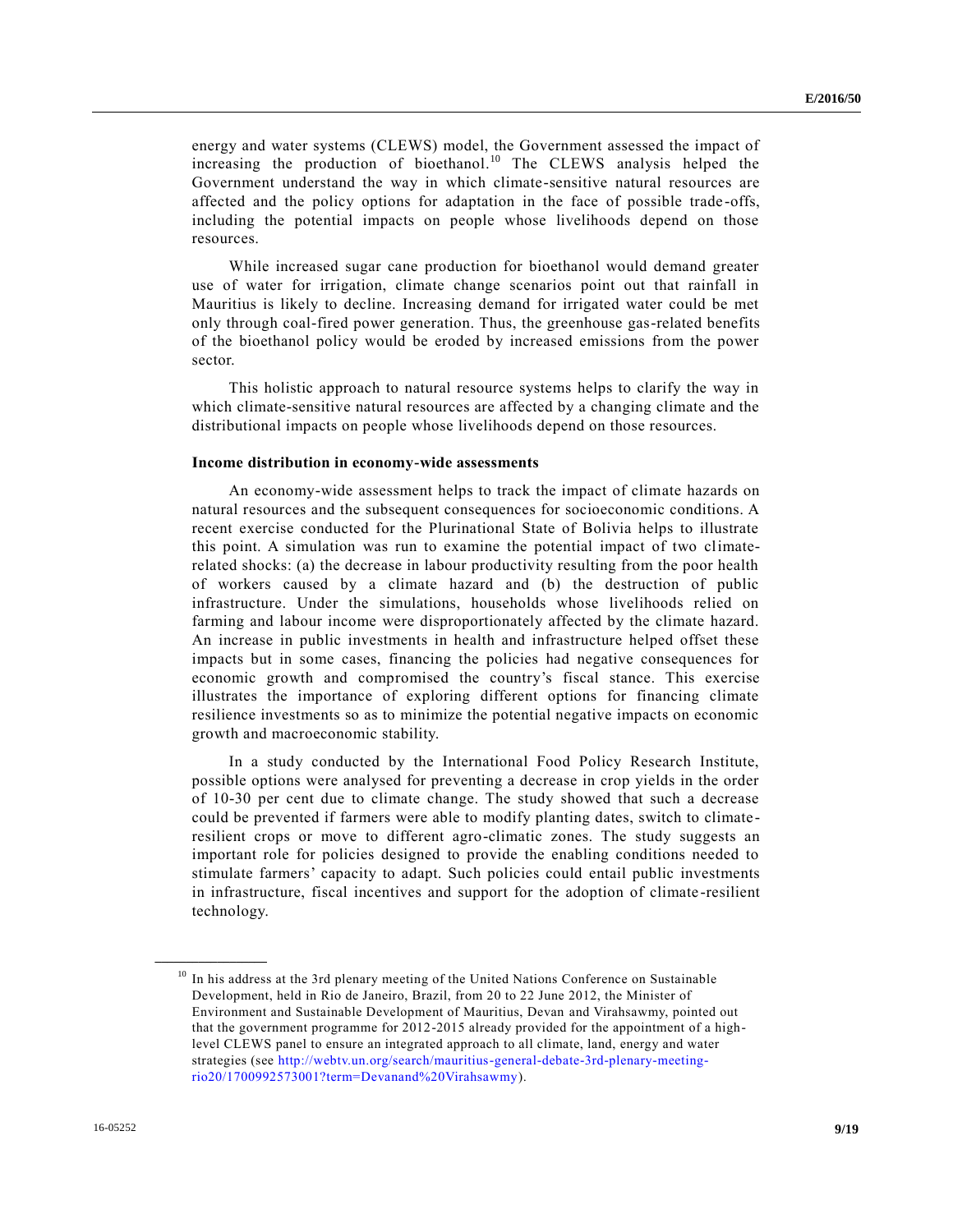#### **Human capital and access to public services and resources**

Building climate resilience requires additional investments in human capital to facilitate mobility and income diversification of households. Through economy wide modelling for 27 developing countries, it was found that scaling up public spending in primary education, health, and water and sanitation would have been critical to ensuring achievement of the Millennium Development Goals.<sup>11</sup> It was also suggested, however, that important inter-temporal trade-offs must be considered.

Financing such investments could divert resources away from the sectors that are contributing significantly to economic growth. Furthermore, most human development investments pay off only in the long term, and the impact on inequality may come with an important lag. Studies have found that the potential long -term pay-offs of investments in human capital would have been large in some developing countries if their economies had had the capacity to absorb more highly educated workers. In this case, economy-wide assessments would direct the policy discussion towards the need for accompanying human development investments with transformative changes so as to facilitate employment creation for people with higher qualifications.

#### **Socioeconomic characteristics of households**

Careful consideration of inequalities associated with gender, race, ethnicity, religion and other socioeconomic characteristics of people are needed in order to understand the way in which such characteristics intersect and become a source of vulnerability and exposure to climate hazards.

Household surveys provide information on the socioeconomic characteristics of people and their vulnerability to climate hazards. In Ethiopia, for example, female-headed households have been identified as being particularly vulnerable to droughts. In the Plurinational State of Bolivia, vulnerable households consist of young families with high dependency burdens, which prevent the mother from working.

In the Plurinational State of Bolivia, a micro-simulation showed that the vulnerability of households can be significantly reduced through cash transfer programmes which target young households with high dependency burdens. This finding, complemented by an economy-wide assessment whose goal was to understand the macroeconomic repercussions of the transfer programme, provided important information to policymakers. While a cash transfer improves the resilience of households to shocks, the way in which these programmes are financed influences the distribution of employment and income in the economy. Combining economy-wide impacts with micro-simulations sheds light on the full distribution of income and helps to assess policy options for building the resilience of those vulnerable to climate change.

<sup>&</sup>lt;sup>11</sup> For more details on the results of this analysis, see *World Economic and Social Survey 2014/2015: Learning from National Policies Supporting MDG Implementation* (United Nations publication, Sales No. E.15.II.C.1), chap. II.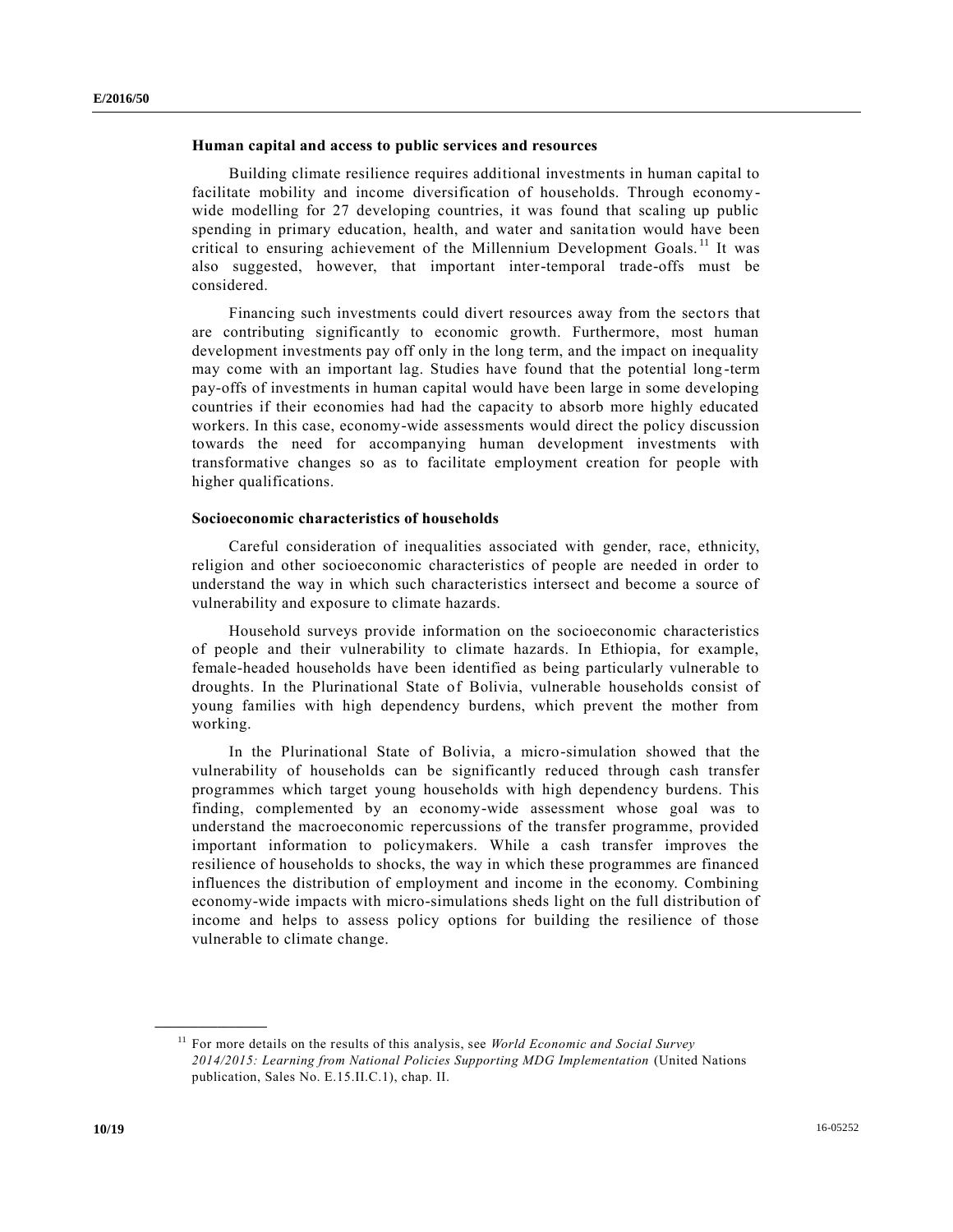#### **Inequalities as perceived by stakeholders**

Engagement of stakeholders in designing new scenarios, or in reassessing the existing ones using new information, provides valuable information on local contexts. This, in turn, presents a unique opportunity to explore stakeholders' perceptions of the inequalities that exacerbate their vulnerability and exposure to climate hazards and of adaptation options for reducing them.

In the Agricultural Model Intercomparison and Improvement Project (AgMIP), research teams engage in ongoing interactions with higher-level decision makers, experts and communities of farmers to design scenarios of conditions to which farm households may become exposed in the future. An AgMIP study on the impacts of climate change in agricultural regions in Zimbabwe suggests that uncertainty in model outcomes is significantly reduced when information obtained from stakeholders is added. When prices and productivity trends were estimated in consultation with stakeholders and local experts in order to develop impact scenarios, the degree of variation in the range of impacts decreased. In the Nkayi region of Zimbabwe, the scenarios built in collaboration with stakeholders helped reveal that the lack of assets, an important source of inequality, does increase the vulnerability to climate change. The scenarios further showed that farmers who possess cattle are more likely than farmers without this asset to reap benefits from adaptation strategies.

#### **Challenges to improving the use of quantitative methodologies**

Improved understanding of the policy options available to countries requires greater efforts to build the statistical systems and technical capacities necessary for the use of modelling tools and interpretation of results.

Collaboration with the international statistical and scientific communities can play a fundamental role in strengthening existing capacities. Developing countries are in need of wider access to data and scientific knowledge at the local level. Improved access to climate projections, modern information and communications technologies, and geographical information systems are also needed to strengthen national capacity to assess impacts of climate hazards and policy options.

The international community needs better coordination in the generation of trans-disciplinary global climate impact assessments and protocols for scenario analysis in order to make them accessible to Governments and researchers in developing countries.

Improved technical capacity in the use of assessment models also requires capacity to communicate modelling results to the broad range of stakeholders and the general public. As noted above, greater interaction between stakeholders and researchers at the local level improves modelling results. It will further improve common understanding of available options and raise the quality of the policy process by enabling direct participation of affected people and communities in decision-making.

### **V. Coherent policy frameworks**

Implementation of the 2030 Agenda for Sustainable Development introduces a high level of complexity into policy decision-making. Establishing an equilibrium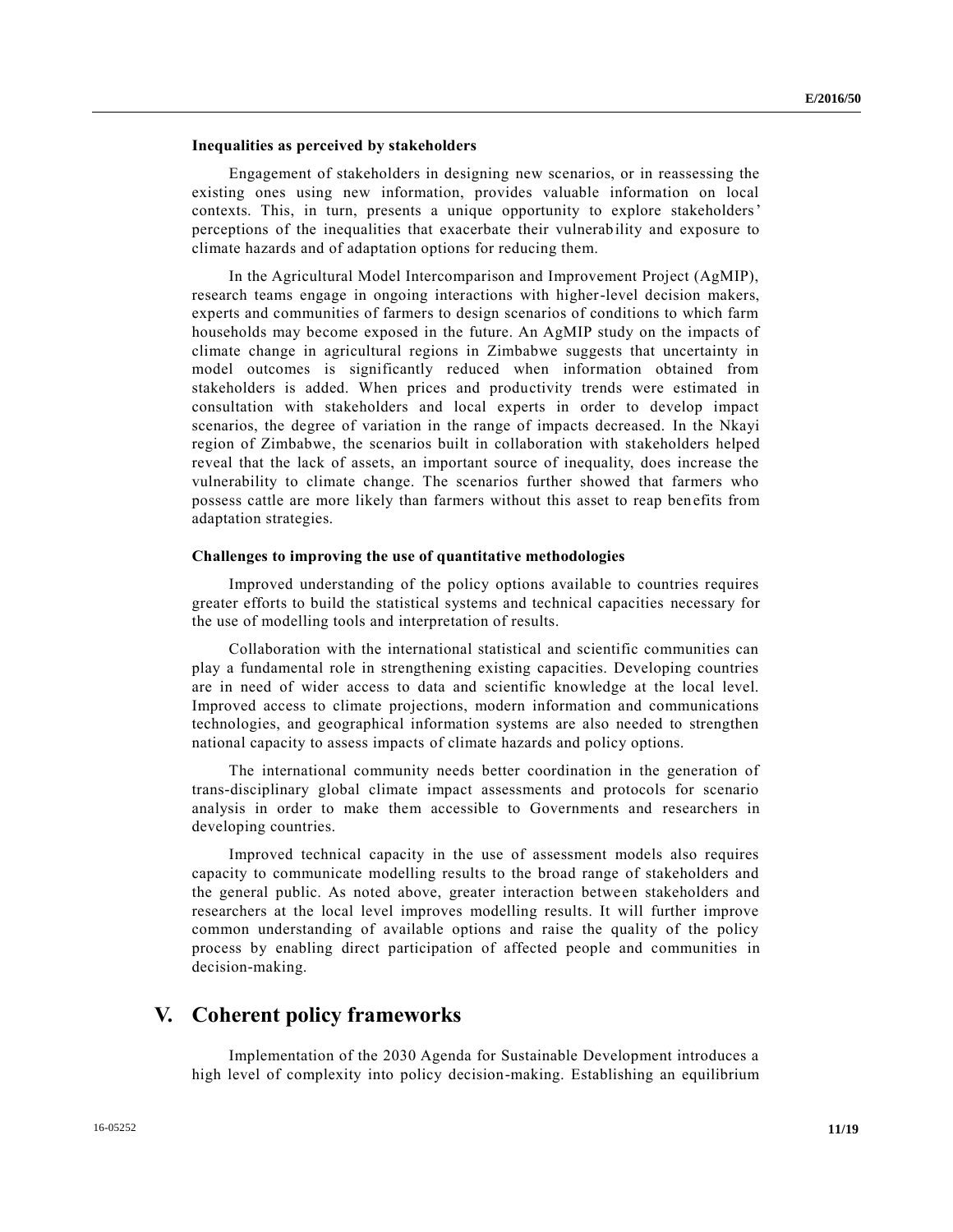among the economic, social and environmental dimensions of development requires better information systems, improved analytical capacities and flexibility to facilitate incorporation of scientific evidence into policymaking and greater capacity to build political consensus around priority policy areas. The title of General Assembly resolution 70/1, "Transforming our world: the 2030 Agenda for Sustainable Development", conveys the level of ambition that should drive development efforts over the next 15 years. Implementation of this agenda will require profound changes in the vision and policies required to propel sustainable development efforts. One of the most critical policy challenges in building resilience to climate change will entail taking action on the structural inequalities that perpetuate poverty and increase the vulnerability and exposure of people and communities to climate hazards. Without truly transformative policies for addressing structural inequalities, climate hazards will continue to be a source of poverty and even greater inequalities.

A transformative agenda for building climate change resilience requires at least three fundamental changes in policymaking processes: (a) the adoption of a longer-term strategic vision of development; (b) an integrated and balanced approach to addressing the interlinkages among the economic, social and environmental dimensions of development; and (c) the improved capacity of policymaking systems to focus their attention on and incorporate a wider spectrum of interests (i.e., stakeholders) in support of inclusive decision-making.

The broad consensus that underlies the 2030 Agenda for Sustainable Development provides a unique opportunity to strengthen policymaking systems so as to enable them to provide effective leadership for the transformation r equired for sustainable development. $12$ 

In recent years, several studies have identified the policy interventions that would help to reduce the impact of climate hazards on the poor. A recent World Bank publication, entitled *Shock Waves*, <sup>13</sup> identifies effective policy responses for protecting the living conditions of poor people within the specific contexts of Latin America, South and East Asia and sub-Saharan Africa. The report argues that as climate change and poverty are connected, policymakers are required to design an integrated strategy for addressing both issues at the same time.

However, a narrow focus on poverty is not enough. The increased frequency and intensity of climate hazards are an additional source of poverty and inequality. Policies designed to build resilience require a longer-term vision for addressing the underlying cause of the inequalities that foster the disproportionate exposure and vulnerability of some groups of people to climate hazards. Building climate -resilient livelihoods means building a coherent policy framework which takes into account the diverse priorities of individuals, communities and businesses. Public policy can address the structural barriers that perpetuate inequality through direct

 $12$  In General Assembly resolution 70/1, Heads of State and Government and High Representatives declared that on behalf of the peoples they served, they had "adopted a historic decision on a comprehensive, far-reaching and people-centred set of universal and transformative Goals and targets" and that they were "setting out a supremely ambitious and transformational vision", envisaging "a world free of poverty, hunger, disease and want, where all life can thrive".

<sup>13</sup> Stephane Hallegatte and others, *Shock Waves: Managing the Impacts of Climate Change on Poverty* (Washington, D.C., World Bank, 2016).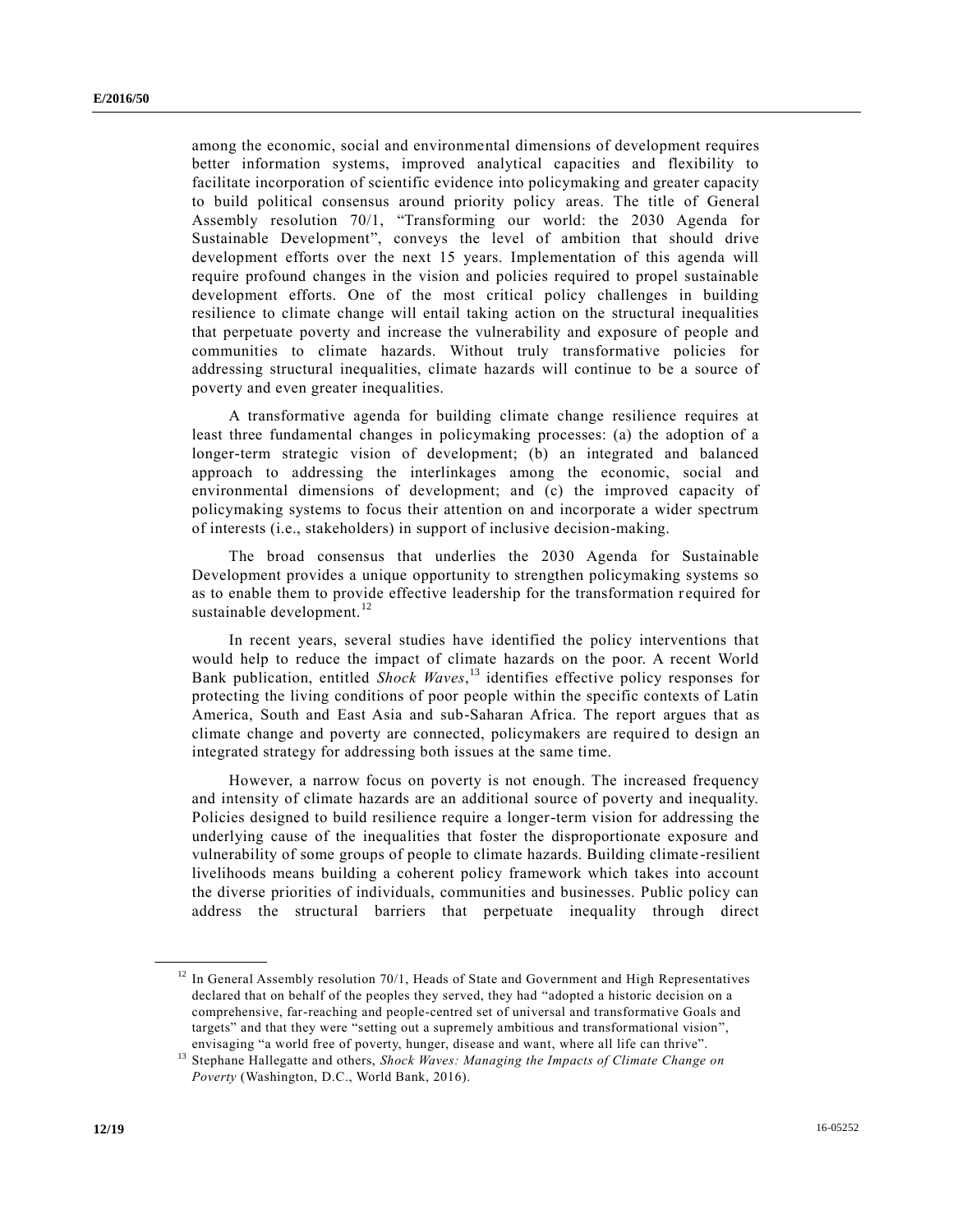transformative interventions and by providing the incentives and regulatory frameworks needed to mobilize private and community actors.

In practice, three elements are required to ensure the effectiveness of policies in building climate resilience while reducing inequalities: multi-stakeholder participation, to enable the specific needs of people to be addressed in their local context; integration and coherence across the economic, social and environmental dimensions of development, to enable the multiple determinants of poverty and inequalities to be addressed; and flexibility in the policy decision and implementation processes, to enable them to adapt to changing conditions and to absorb emerging information.

#### **Participatory processes**

Assessing policy options requires careful consideration of the contexts in which the policies are to be implemented. As the most intense and direct effects of climate hazards are experienced at the local level, the effectiveness of interventions depends on the specific needs, resources and social interactions of local residents and communities. Such communities have particular insight into climate risks and the solutions that are critical for effective adaptation; in fact, they can be quite instrumental in developing assessments, as noted in the previous section. Therefore, the success of interventions depends in part on the effective interaction between local and national stakeholders.

In the city of Gorakhpur, India, hydro-meteorological disasters have been a part of life and the population has had to cope with constant floods, heatwaves, storms and other climate hazards. To improve resilience, the city embarked on a project that integrates climate vulnerability assessments and micro-planning and -implementation. Consultations with neighbourhood communities and leaders, as well as government agencies, informed the local vision for development. The members of the community helped make climate projections more local contextspecific, which led to better estimates of expected risk. Community members assessed the risks in six areas: water and sanitation, community health, drainage infrastructure, agriculture improvements, construction (homes, community sanitation and schools) and prioritized interventions with positive impacts on women's livelihoods. This approach facilitated effective progress in decreasing the various sources of vulnerability identified by the community. Careful monitoring also informed changes in project implementation through a process of iteration aimed at improving results.

#### **Policy integration**

The need for integrated policies is critical in all areas where there is interaction with climate. The area of food production is a good example, since agriculture is particularly sensitive to variations in climate. Decreases in the productivity of fisheries and in the production of wheat, rice and maize in tropical and temperate regions, along with a reduction in surface water and groundwater in dry tropical regions, is already reducing food production. This is felt most acutely by small-scale agricultural farmers who lack the resources to invest in adaptation. Many households (especially the households of smallholders, subsistence farmers and members of indigenous communities) depend on natural ecosystems for their livelihoods. Lower agricultural productivity and deteriorating ecosystems, along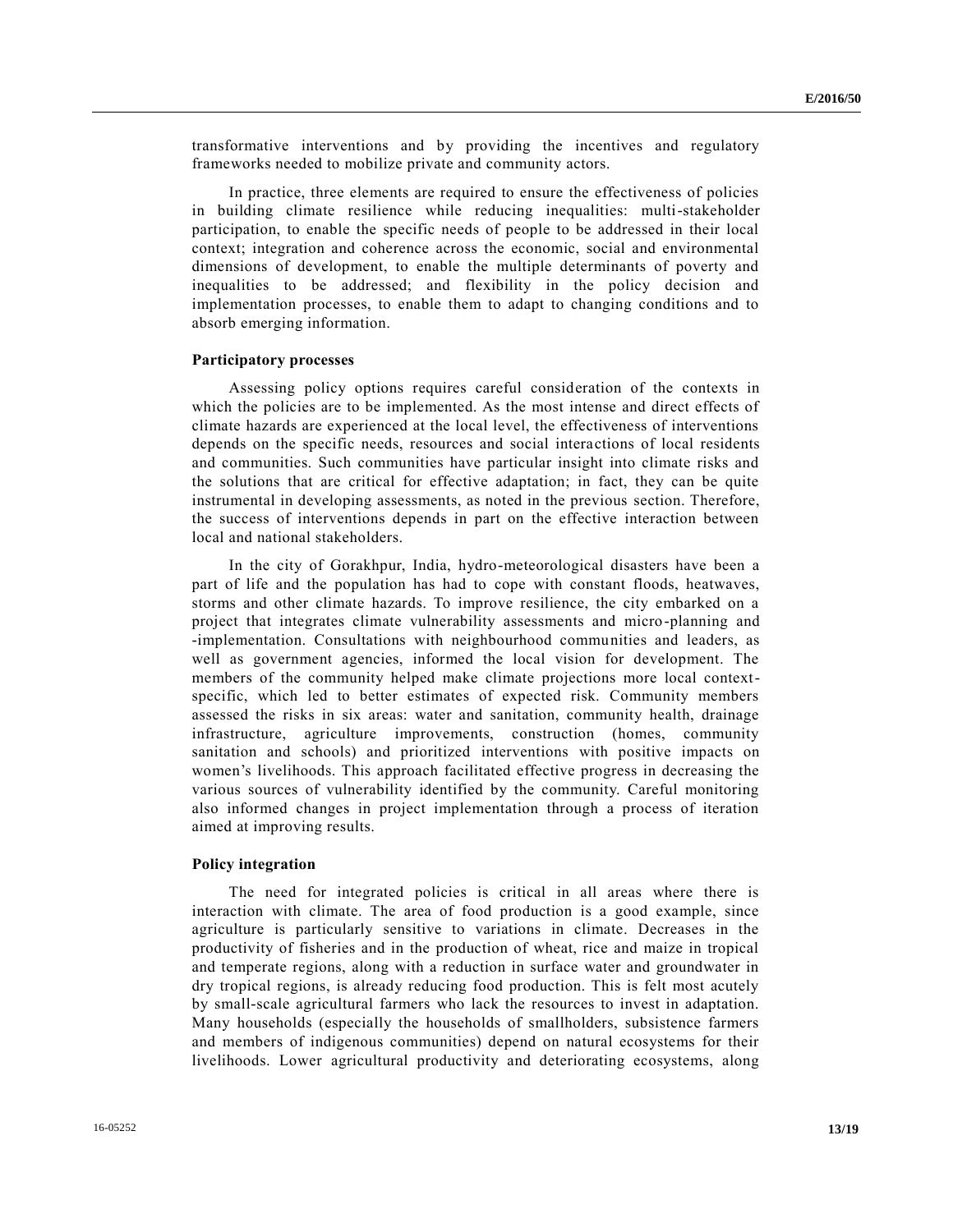with a growing population, would add to food insecurity. Higher food prices in the face of decreasing food production would further constrain access to food, especially for low-income groups in rural and urban areas who spend a higher share of their income on food.

Thus, a response to the multiplicity of food security concerns requires policy integration. Preservation of ecosystems through regulation is important for ensuring food security in the future. However, these policies must be combined with interventions capable of increasing the productivity of small-scale farmers. A special focus on improving the role of women can have significant benefits. In Africa, for example, while women make up over 40 per cent of the agricultural workforce, they constitute only 5-15 per cent of landholders and face serious barriers when attempting to access credit markets and technology. According to the Food and Agriculture Organization of the United Nations (FAO) (2011),<sup>14</sup> eliminating gender inequality could increase agricultural production by as much as 4 per cent and reduce the number of people experiencing hunger by 150 million.

An integrated approach to achieving climate-resilient food security should also include measures designed to expand rural infrastructure for irrigation and roads that connect to markets; improve both access to technology and innovation in the area of climate-resistant crops and cultivation practices; expand access to credit and insurance markets; and improve the flow of information and early warning systems.

Tackling the challenge of food insecurity within the context of a changing climate thus requires policy interventions in various sectors, at different levels of governance (local, regional and national), and in close collaboration with all relevant stakeholders. A similar argument can be made with respect to other issues, such as the likely acceleration in the emergence of new disease vectors within the confines of a warmer planet and the management of recovery in the aftermath of an extreme climate event. In tackling complex challenges, coherent and effective interventions require an integration of policy agendas for adaptation and disaster management into the broader agenda for sustainable development. Maintaining the focus on policies aimed at addressing the economic, social and environmental determinants of vulnerability in the specific context of people and communities will be critical to building resilience in the face of climate change.

#### **Flexibility in policymaking**

The complexity of the drivers of vulnerability, the integrated nature of the problems and the reality of the uncertainties require policymaking processes that are flexible and encompass the capacity to learn and to adapt to changing interests and shifts in political power, emerging information, and external shocks. A flexible policymaking structure with the capacity to process learning under such changing conditions is more capable of addressing underlying inequalities through the identification of vulnerable populations with particular intersecting vulnerabilities, relevant actions, synergies and potential unintended effects. Achievement of flexibility requires two complementary policy elements: adequate methods for assessing (and reassessing) adaptation needs (including through utilization of the methodologies discussed above) and participatory processes to ensure that policy actions reflect the realities on the ground.

<sup>14</sup> FAO, *The State of Food and Agriculture 2010-11: Women in Agriculture — Closing the Gender Gap for Development* (Rome, 2011).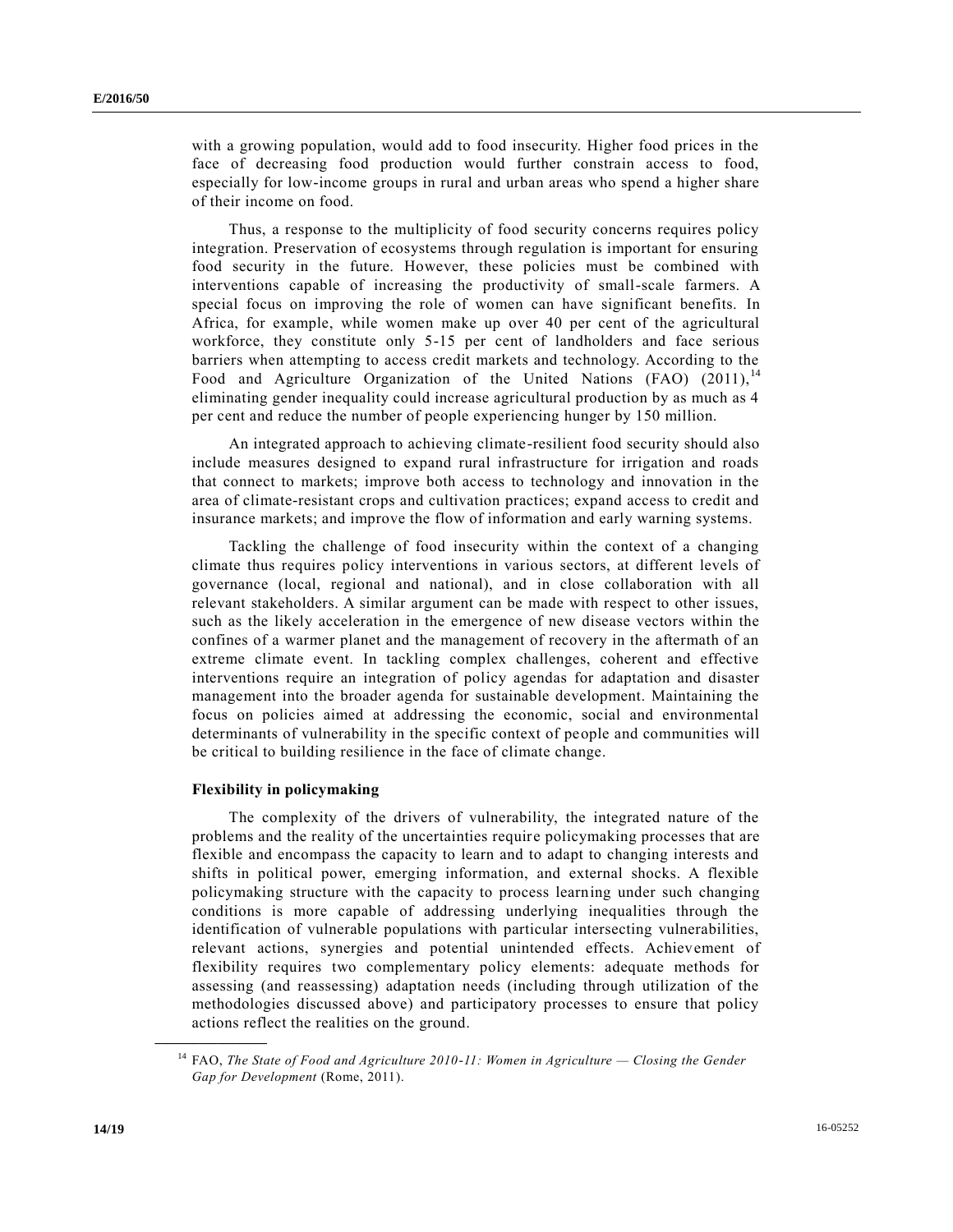The analysis of adaptation options should be as comprehensive as possible in view of the uncertainties involved. Determinations of the magnitude and effects of climate change are constantly being revised based on new climate projections, impact assessments, environment statistics and information emerging from new sources. A recent report on the melting of the West Antarctic ice sheet, for example, predicts that the increase in the speed of sea level rise is likely to be roughly twice that expected from estimates under the plausible worst-case scenario devised in 2013 by the Intergovernmental Panel on Climate Change (IPCC).

The impact of climate hazards on local communities will remain difficult to predict or foresee within the time frame needed for policymaking. Early adaptation, aimed at addressing the multiple sources of vulnerability confronted by the people and communities that are most likely to be affected by climate hazards, will build resilience and prevent reversals in development when they suffer the actual impact of those hazards. Systematic and repeated assessments of policy options, taking into account the local context, with a focus on addressing current vulnerability of people and communities, constitute a key component of effective policy systems, as they provide the information necessary for effective planning and implementation in an uncertain context. They are also key to building resilience to future climate -related shocks.

### **VI. Enhanced cooperation for climate-resilient development**

Strengthened international collaboration is needed to facilitate the transformative actions required for climate-resilient development with a focus on inequalities. Existing information systems are inadequate for the purpose of identifying the various sources of risk with respect to climate hazards and the vulnerability of large population groups at national and local levels. The international community can make an important contribution in this regard by facilitating the production and dissemination of reliable data, as a global public good, so as to ensure broader access by Governments in developing countries and local populations.

Greater international support through financing and technical assistance is also important. International financing for climate change is predominantly channelled towards mitigation. Only a small share is allocated to adaptation, and disaster risk management is not specifically directed towards meeting the needs of the most vulnerable groups in their endeavour to build resilience to climate hazards.

International collaboration and public funding are also crucial for other public goods, such as technological knowledge and innovation, especially if the technologies are to benefit the poor and vulnerable population groups.

#### **Strengthening statistical capacities**

Good-quality data and robust information systems are at the core of effective policymaking. Within the past 15 years, the implementation of the Millennium Development Goals agenda has focused attention and resources on improving the methodologies and the information systems that supported Millennium Development Goals-related monitoring and policy implementation. *The Millennium Development Goals Report 2015* confirms that there has been significant improvement in country coverage of core human development indicators, but that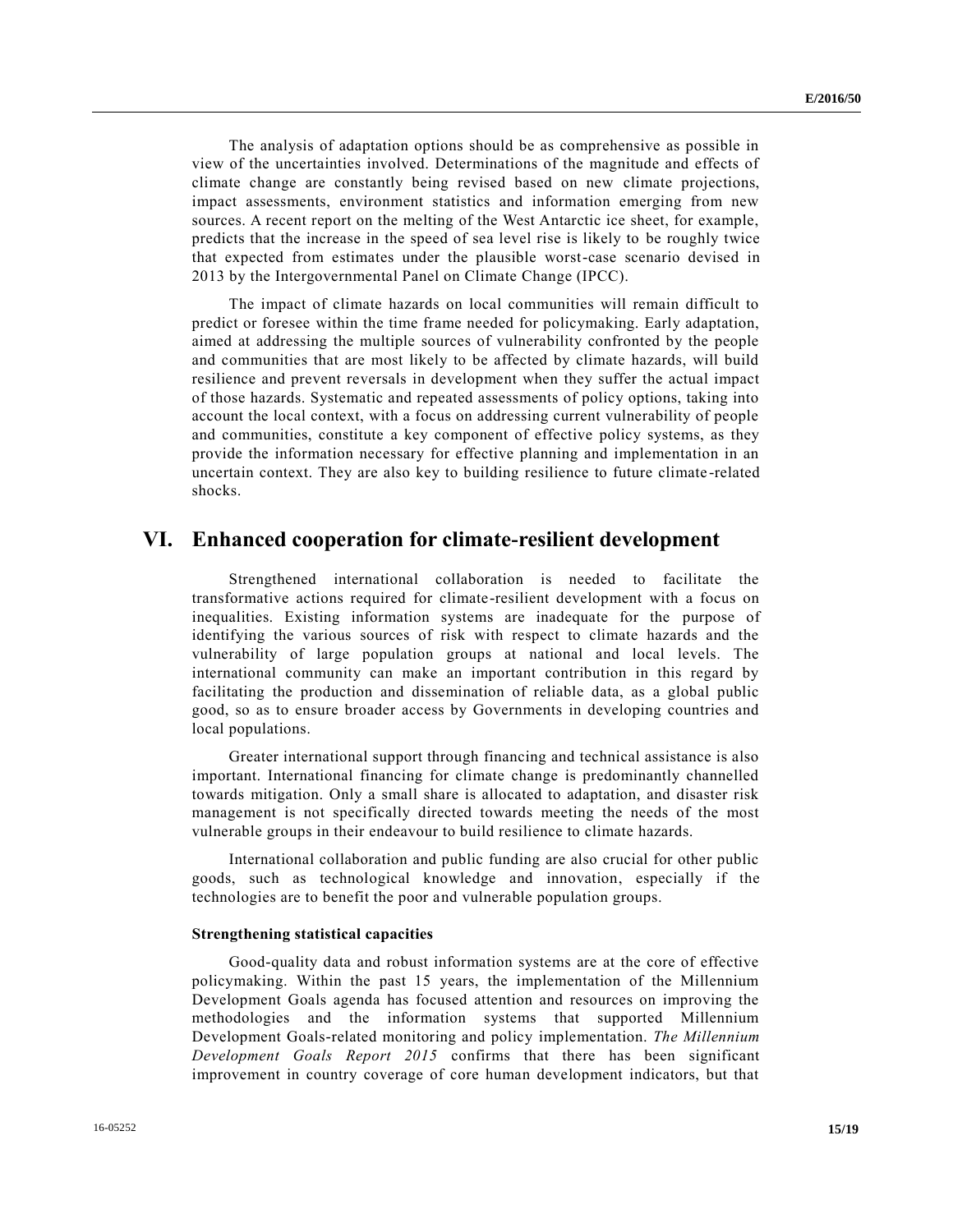large gaps remain in the quality and timely availability of data, including data disaggregated by geographical region, ethnicity, disability and other attributes which are critical to the understanding of inequalities and vulnerability.

A World Bank study found that almost half of the 155 countries examined lacked adequate data for monitoring poverty. Especially in sub-Saharan Africa, where poverty is most severe, 61 per cent of countries lacked data for monitoring poverty trends.<sup>15</sup> Vital statistics disaggregated by geographical region, ethnicity, disability and other characteristics are also lacking. Overall, in spite of progress made in the last 15 years, systematic statistics are lacking on the size, geographical distribution and characteristics of vulnerable populations in developing regions. Such statistics, produced on a regular and coordinated basis, are essential to monitoring populations at risk and informing integrated climate impact assessments.

Along similar lines, in the case of disaster statistics, considerable progress has been made in the recording of information on persons affected or killed by catastrophic events, including progress related to the infrastructure underlying the production of such statistics. Rapid progress has also been made in the climate and environmental sciences, although issues such as air and water pollution, ocean temperatures and acidification, loss of pollination, epidemics, and extinction of terrestrial and marine species are not yet well documented.

The level of complexity involved in the production of consistent statistics for assessing the impact of climate hazards is much higher than that associated with efforts to strengthen human development statistics for the Millennium Development Goals. Production of statistics on the impact of climate hazards requires the development of consistent concepts and classifications as a component of official national and international programmes for the establishment of officially recognized and compatible guidelines. Understanding the interlinkages between vulnerability and climate hazards requires intensive collaboration, harmonization and integration among a wide range of data programmes and across a range of disciplines, including official statistics of population, its main characteristics and its distribution by eco-zones.

At this point in time, not only are institutional experience, capacity and responsibility with respect to statistics for monitoring and analysing climate change, exposed populations, impacts and policy responses widely diffused across Governments and international organizations, but there is often very little communication among the different specialties within governments.

These challenges have been recognized in the 2030 Agenda for Sustainable Development and are being taken up by international organizations, led by the Statistical Commission. Efforts in this direction will require unprecedented levels of cooperation at the global and national levels. Strengthened international cooperation is needed for new data development and to support capacity-building on the effective use of data, including within the context of integrated climate impact assessments.

<sup>&</sup>lt;sup>15</sup> *The Millennium Development Goals Report 2015*, sect. entitled "Measure what we treasure: sustainable data for sustainable development", p. 11.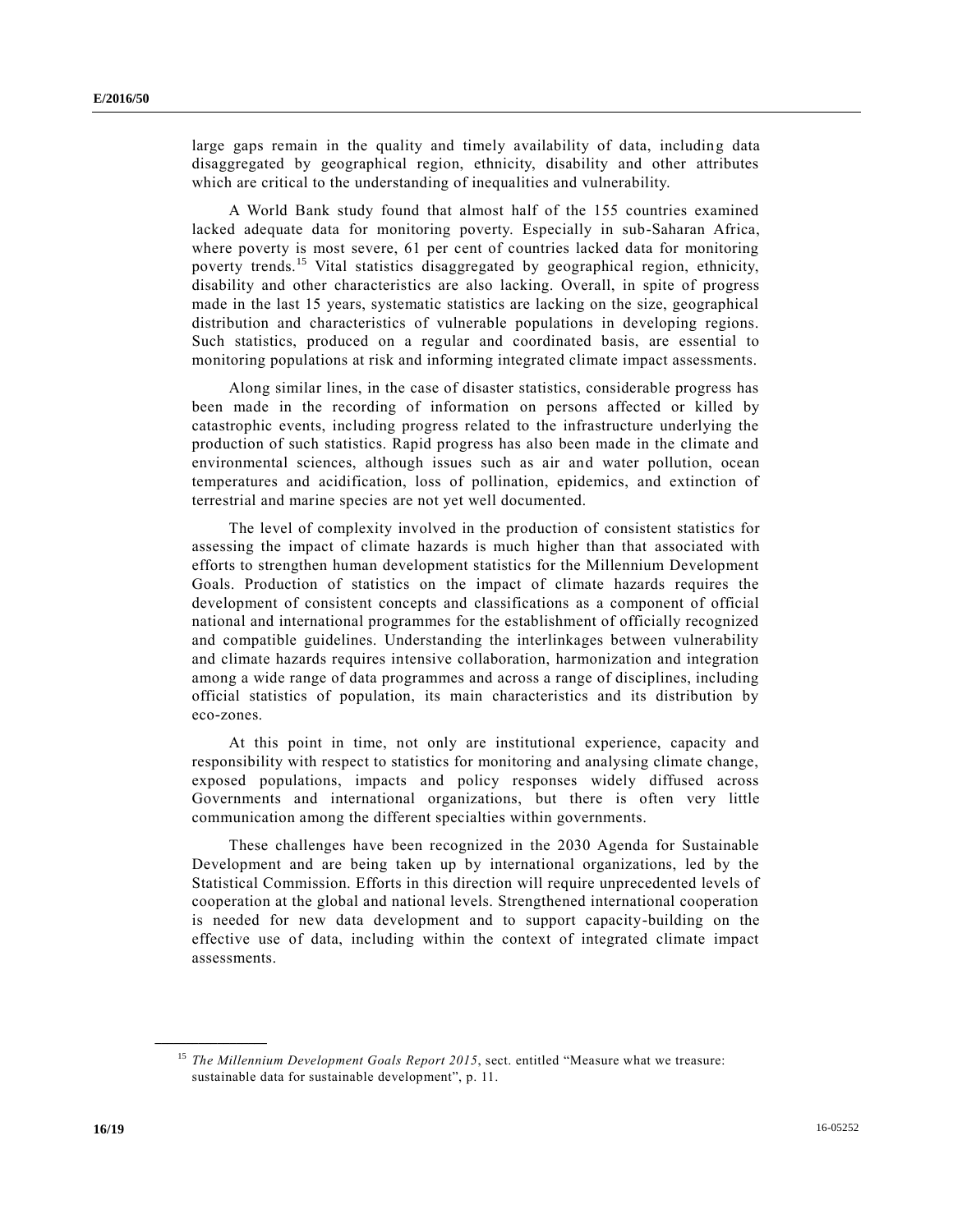#### **Catalysing finance for adaptation**

At their twenty-first session, held in Paris in November/December 2015, the Conference of the Parties to the United Nations Framework Convention on Climate Change committed to setting a goal of at least US\$ 100 billion per year for climate change mitigation and adaptation activities in developing countries. <sup>16</sup> While there is no central accounting mechanism for climate finance flows, adaptation activities are clearly underfunded; the Climate Policy Initiative estimates that funding for mitigation efforts is 16 times greater than that for adaptation projects. This "adaptation gap" for finance is a cause for concern, particularly given that climate hazards have a disproportionate impact on the poorest countries and on vulnerable population groups within countries.

There are at least three issues that may explain the resource gap for adaptation. First, adaptation projects are public goods whose direct beneficiaries are, for the most part, vulnerable and local communities. Second, quantifying adaptation impacts and costs is a complex undertaking, as it encompasses multiple development dimensions. Third, an internationally agreed and operational definition of adaptation does not exist.

Given the public good character of adaptation, efforts to increase funding through public domestic and international efforts are required. While some private initiatives, such as philanthropic funding, will certainly be a source of contributions, in most cases, a universal adaptation agenda will require public funding and interventions.

An analysis of current adaptation financing has revealed that adaptation gaps are not homogeneous: some areas of adaptation are more suited for private-public partnerships than others. This insight is particularly useful to policymakers because it can help direct adaptation funds to the areas of greatest need. Technology is a particularly promising field for private sector involvement, while other areas of adaptation (such as securing coastal regions, and increasing access to basic services and infrastructure) require larger contributions from international public resources.

#### **Accelerating technology transfer and innovation**

In the context of a changing climate, the capacity to innovate and to incorporate new knowledge and technology will determine the capacity of people and communities to reduce their vulnerability to climate hazards. Making knowledge, technology and innovation available to the vulnerable population at risk requires well-defined and explicit public efforts to coordinate the activities of the multiplicity of stakeholders that are participants in the production and utilization of knowledge.<sup>17</sup>

International cooperation has an important role to play in two main areas, namely, facilitation of a more rapid transfer of technology and expertise which contributes to the building of national capacities to deploy technology and

<sup>&</sup>lt;sup>16</sup> See [FCCC/CP/2015/10/Add.1,](http://undocs.org/FCCC/CP/2015/10/Add.1) decision 1/CP.21, para. 53.

 $17$  Explicit initiatives for coordinating the production of knowledge within universities and research centres in the public and private sectors, and in close collaboration with users, would serve to strengthen national systems of innovation relevant to meeting the adaptation needs of people, including their livelihoods (see *World Economic and Social Survey 2011: The Great Green Technological Transformation* (United Nations publication, Sales No. E.11.II.C.1)).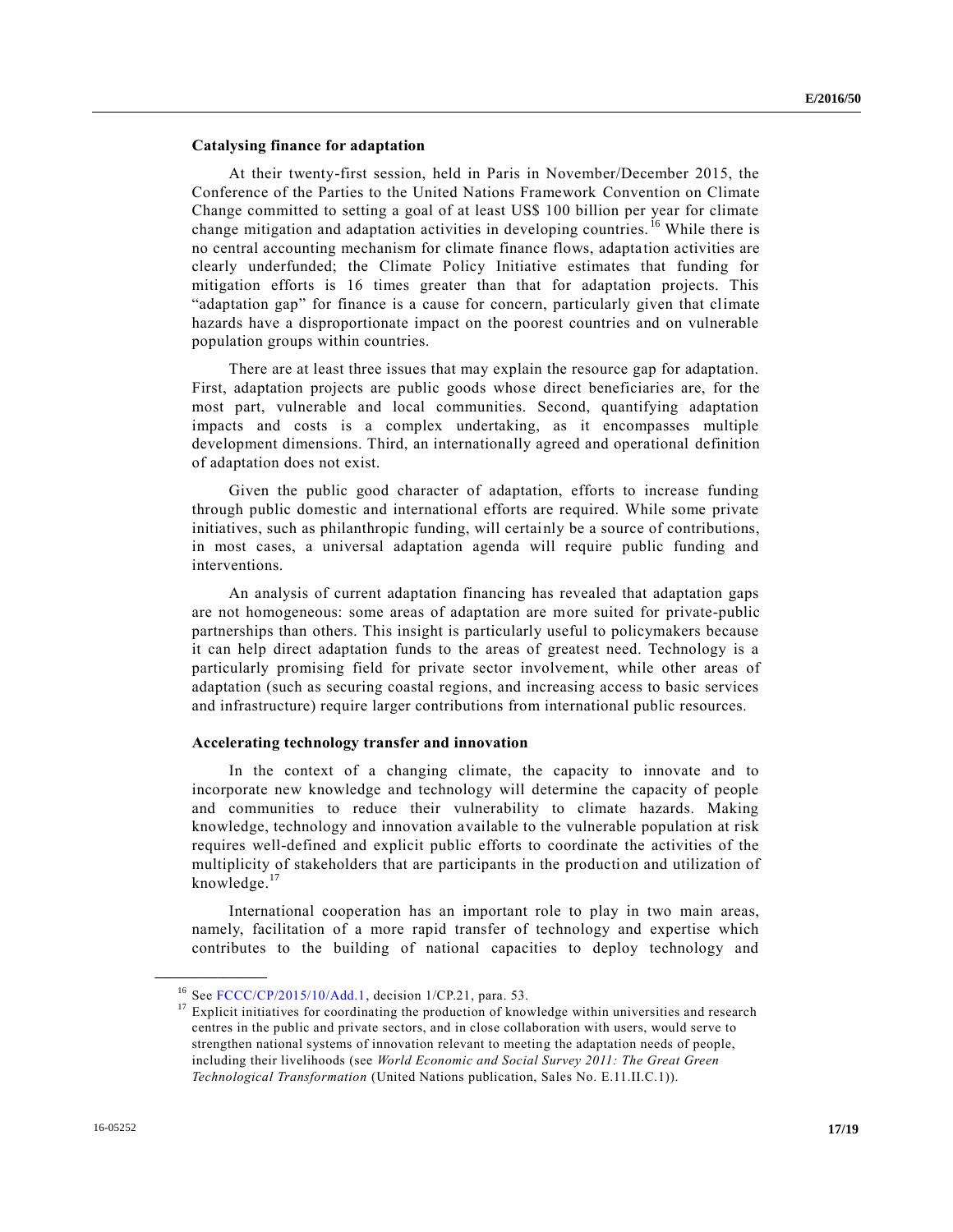innovation for adaptation; and increasing resources for research and development (R&D), especially in agriculture and health, where the emergence of new disease vectors and changing weather conditions require faster innovation and creation of technology for adaptation. Provision of knowledge, innovation and new technology as global public goods is essential to facilitating adaptation efforts among vulnerable people and communities.

As defined in the IPCC publication entitled *Climate Change 2001: Mitigation*, adaptation technologies comprise "a broad set of processes covering the flows of know-how, experience, and equipment for ... adapting to climate change".<sup>18</sup> Under the United Nations Framework Convention on Climate Change, States parties to the Convention prepared Technology Needs Assessment reports, in which they set out their countries' priorities in respect of adaptation technology. At the top of the list were technologies for agriculture and water, followed by technologies for infrastructure/settlement and early warning systems.

Single-sector interventions are insufficient for managing climate risks. It has been noted that building resilience requires an integrated approach to addressing the various determinants of risk. Efforts, for example, to disseminate point-of-use water filters throughout a flood region so as to reduce the incidence of cholera and typhoid would require policy interventions designed to support local education and create awareness of the need to filter water. Similarly, there would be a need to ensure access to and affordability of filters in the region through their effective and efficient distribution and support for their uses.

These issues have received less attention in the literature and in programmes centred on development and transfer of technologies. While the technology transfer framework, as adopted by the Conference of the Parties to the United Nations Framework Convention on Climate Change at its seventh session in 2001, <sup>19</sup> is meant to encompass both adaptation and mitigation, it focuses essentially on the transfer of mitigation technologies.

Technology transfer carried out to support adaptation efforts requires effective national innovation systems with the capacity to improve coordination among the multiple producers and users of technology and innovation in the public and private sectors. The technology transfer framework and the Cancun Adaptation Framework<sup>20</sup> identify some of the challenges associated with accelerating technology transfer for adaptation. For those challenges to be met:

1. Technology and innovation for adaptation must meet the needs of local communities, including the incorporation of indigenous knowledge, in order to address issues particular to the specific climatic, geographical and institutional local context.

2. There must be a strategic vision for accelerating the adoption of adaptation technology, which requires sound technology needs assessment, in order to identify the national priority areas for technological development and innovation, and should include international cooperation in accelerating technology transfer.

<sup>18</sup> *Climate Change 2001: Mitigation* (Cambridge, United Kingdom, Cambridge University Press, 2001), chap. 5, sect. 5.1.

<sup>&</sup>lt;sup>19</sup> [FCCC/CP/2001/13/Add.1,](http://undocs.org/FCCC/CP/2001/13/Add.1) decision 4/CP.7, annex.

 $20$  [FCCC/CP/2010/7/Add.1,](http://undocs.org/FCCC/CP/2010/7/Add.1) decision 1/CP.16, sect. II, paras. 11-35.